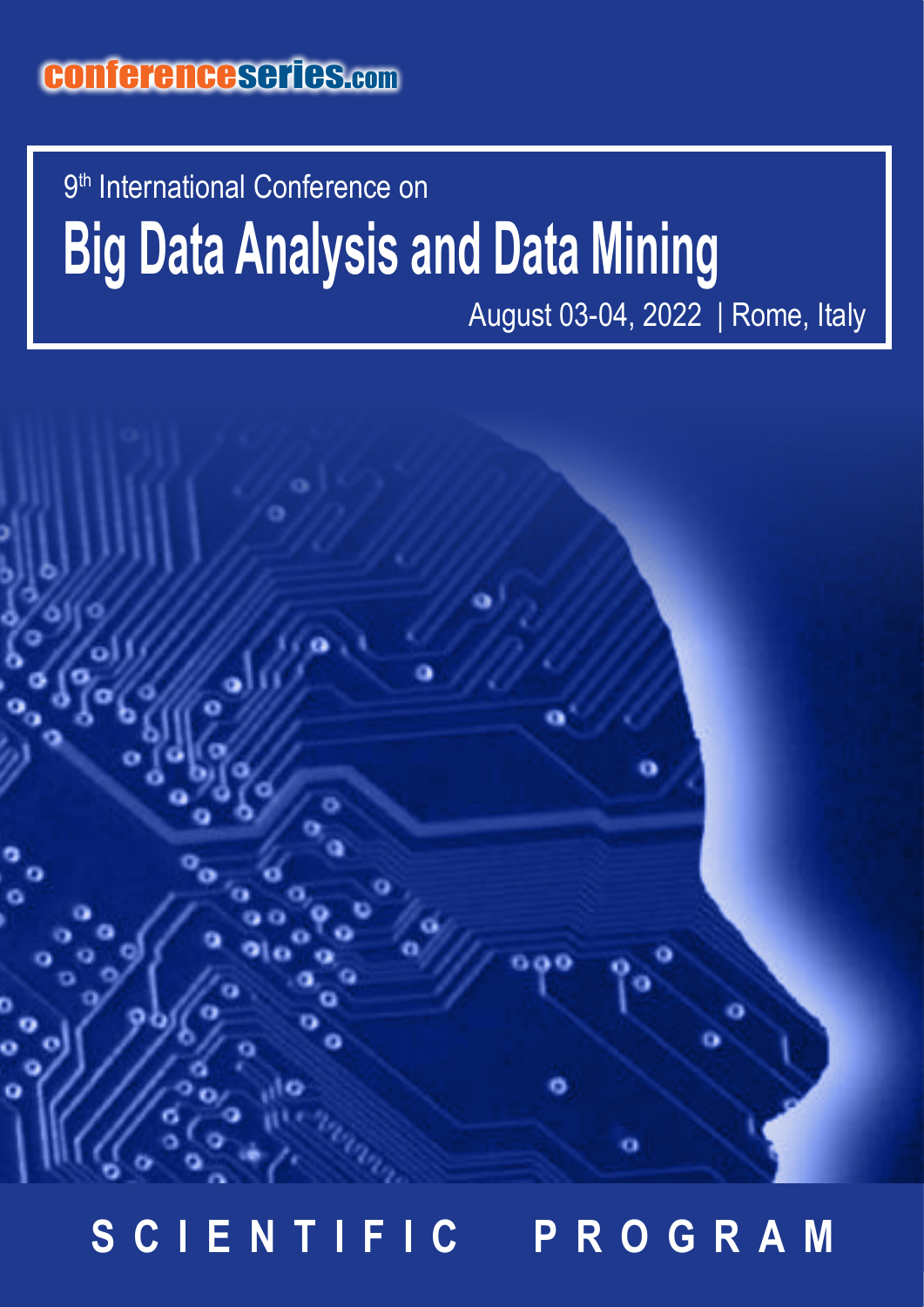

## **13:10-13:15 GROUP PHOTO**

## **13:15-14:00 LUNCH BREAK**

|  | <b>MEETING HALL 01</b>                      | <b>MEETING HALL 02</b>                       |
|--|---------------------------------------------|----------------------------------------------|
|  | 14:00-16:00 Talks On: Big Data Technologies | <b>Talks On: Big Data Algorithm</b>          |
|  | Big data storage architecture               | Data Stream Algorithms                       |
|  | <b>GEOSS</b> clearinghouse                  | Randomized Algorithms for Matrices and Data  |
|  | Distributed and parallel computing          | Algorithmic Techniques for Big Data Analysis |
|  | Analytical Big Data Technologies            | Models of Computation for Massive Data       |

### **16:00-16:20 COFFEE BREAK**

**MEETING HALL 01 (16:20-17:00)**

Young Researchers in

Big Data Analysis and Data Mining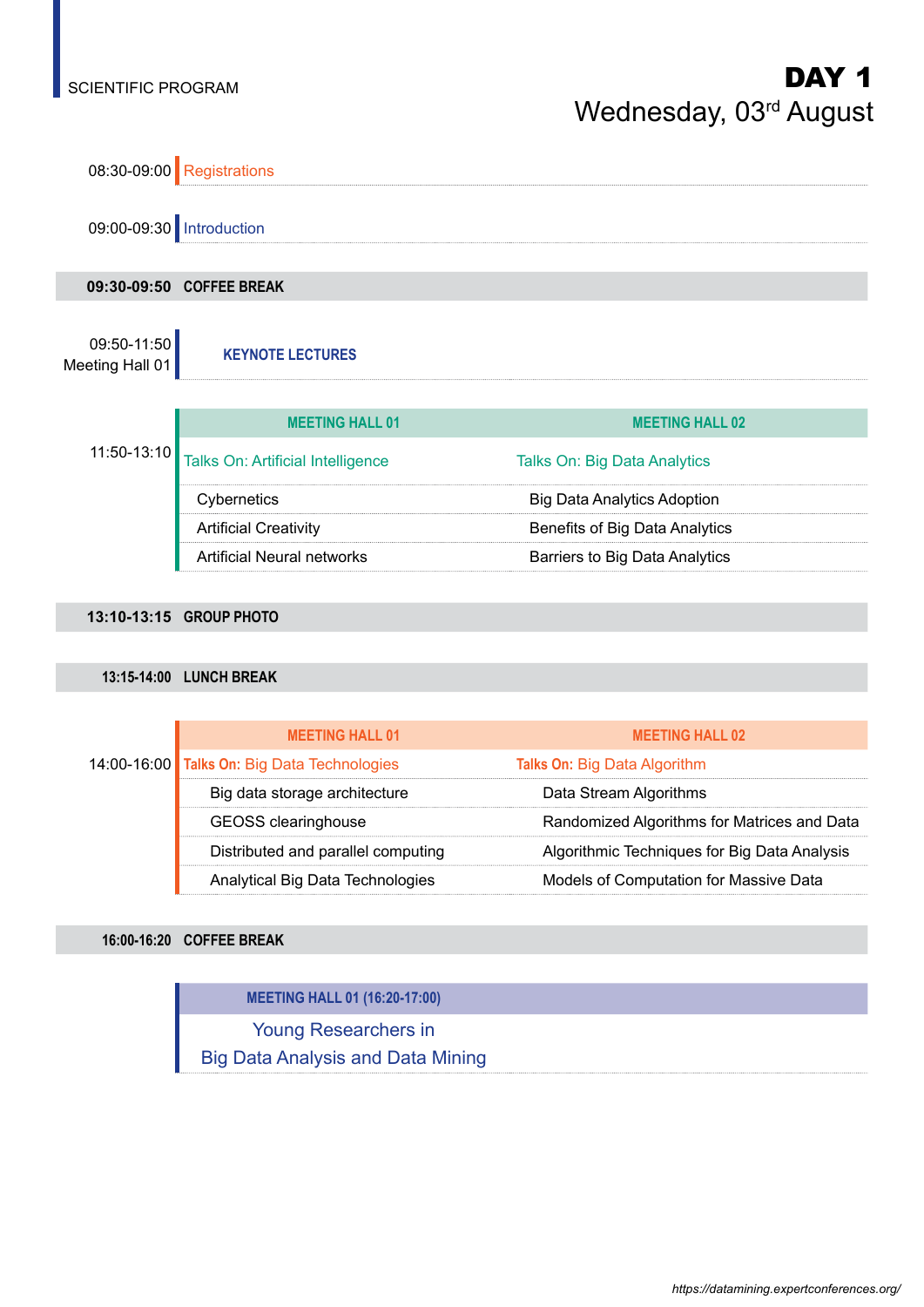09:00-10:30 Meeting Hall 01 **KEYNOTE LECTURES**

## **10:30-10:50 COFFEE BREAK**

|  | <b>MEETING HALL 01</b>                                  | <b>MEETING HALL 02</b>                     |
|--|---------------------------------------------------------|--------------------------------------------|
|  | 10:50-12:50 Talks On: Big Data Optimization             | Talks On: Data Mining and Machine Learning |
|  | Optimization of big data in mobile networks             | Machine learning and statistics            |
|  | Computational problems in magnetic<br>resonance imaging | Machine learning tools and techniques      |
|  | Performance Tools for Big Data<br>Optimization          | Fielded applications                       |
|  | <b>Optimising Big Images</b>                            | Generalization as search                   |
|  |                                                         |                                            |

**12:50-13:35 LUNCH BREAK**

|  | <b>MEETING HALL 01</b>                             | <b>MEETING HALL 02</b>               |
|--|----------------------------------------------------|--------------------------------------|
|  | 13:35-15:55 Talks On: Business Analytics           | <b>Talks On: Nanoinformatics</b>     |
|  | Emerging phenomena                                 | Nano SAR Education and Dissemination |
|  | Technology drives and business analytics           | Simulation Resources and Challenge   |
|  | Capitalizing on a growing marketing<br>opportunity | Nanomaterials Development            |

**15:55-16:15 COFFEE BREAK**

| <b>MEETING HALL 01 (16:15-17:00)</b> | <b>MEETING HALL 01 (17:00-18:00)</b> |
|--------------------------------------|--------------------------------------|
| <b>Poster Presentations</b>          | Workshop                             |
|                                      |                                      |

**Awards & Closing Ceremony**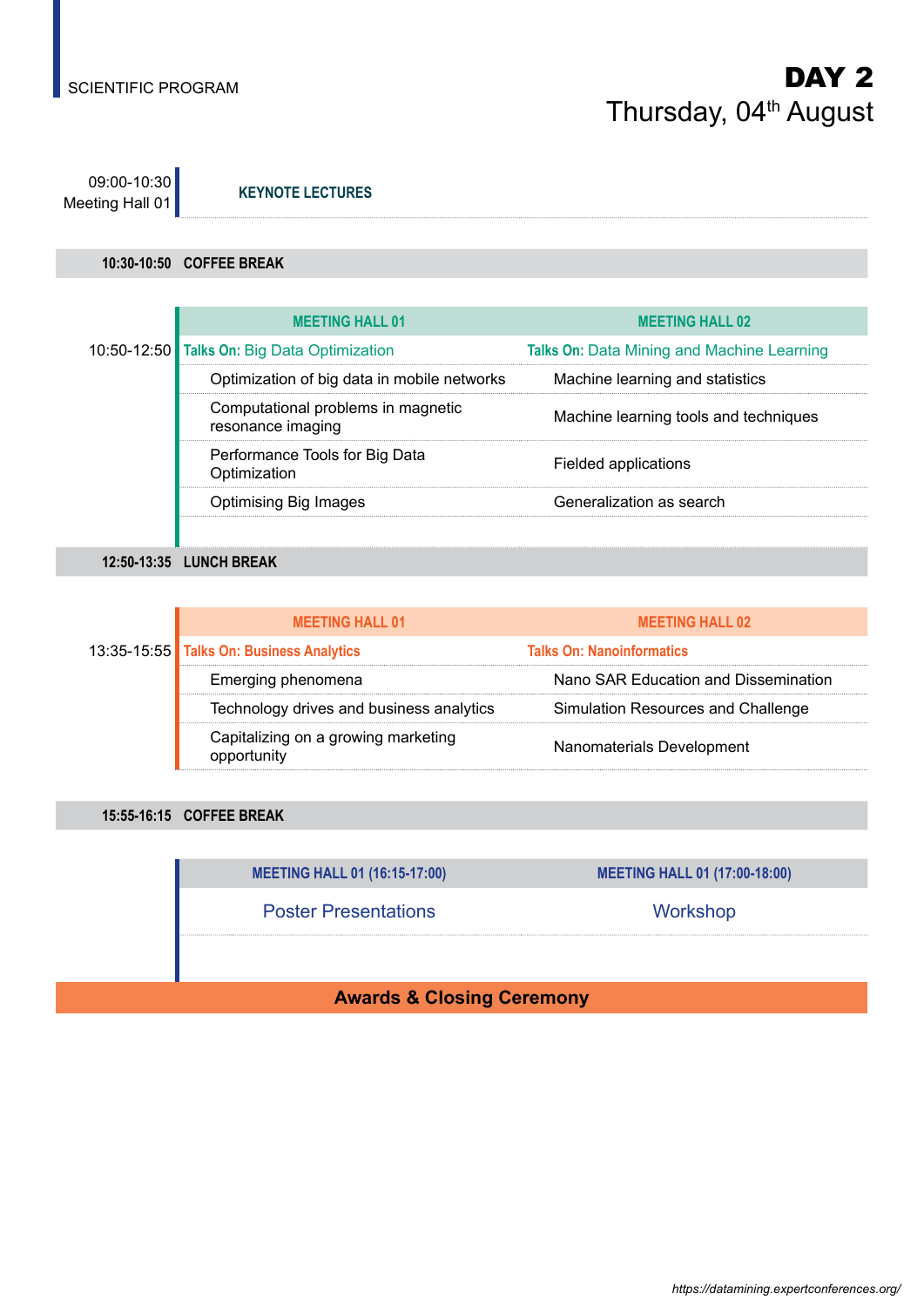# PAST AFFILIATES

Sanjay Gandhi, *Southmead Hospital, UK*

Vikas Leelavati Balasaheb Jadhav, *Dr.D.Y.Patil University, India*

Abdulrahman A. S. Alsayyari, *Qassim University, Saudi Arabia*

Masoud Hashemi, *Shahid Beheshti University of Medical Sciences, Iran*

Hissa Mohammed, *National center for Cancer Care and Research, Qatar*

Chih-Jen Hung, *Taichung Veterans General Hospital, Taiwan*

M. A. Alnafea *King Saud University, Saudi Arabia*

Monica Kansal, *Jaypee Hospital, India*

David Sipos, *University of Pecs Faculty of Health Sciences, Hungary*

Amjed Eljaili, *Ysbyty Gwynedd, UK*

Shahriari Mozhgan, *Tehran University, Iran*

Daniel L. Farkas, *University of Southern California, USA*

Claudia Paola Rivera-Uribe, *Nuevo León Autonomous University, Mexico* Ala khasawneh, *University of Pécs, Hungary*

Kunwarpal singh, *Sri Guru Ram Das Institute of Medical Sciences and Research, India*

Shajeem Shahudeen, *Vivid Diagnostic Centre, India*

Dongyeon Lee, *Yonsei University, South Korea*

M. A. Alnafea, *King Saud University, Saudi Arabia*

David Sipos, *University of Pecs Faculty of Health Sciences, Hungary*

Ala khasawneh *University of Pécs, Hungary*

Mustafa Sabil, *United Kingdom*

Zang-Hee Cho, *Seoul National University, South Korea*

Bin Zheng, *University of Oklahoma, USA*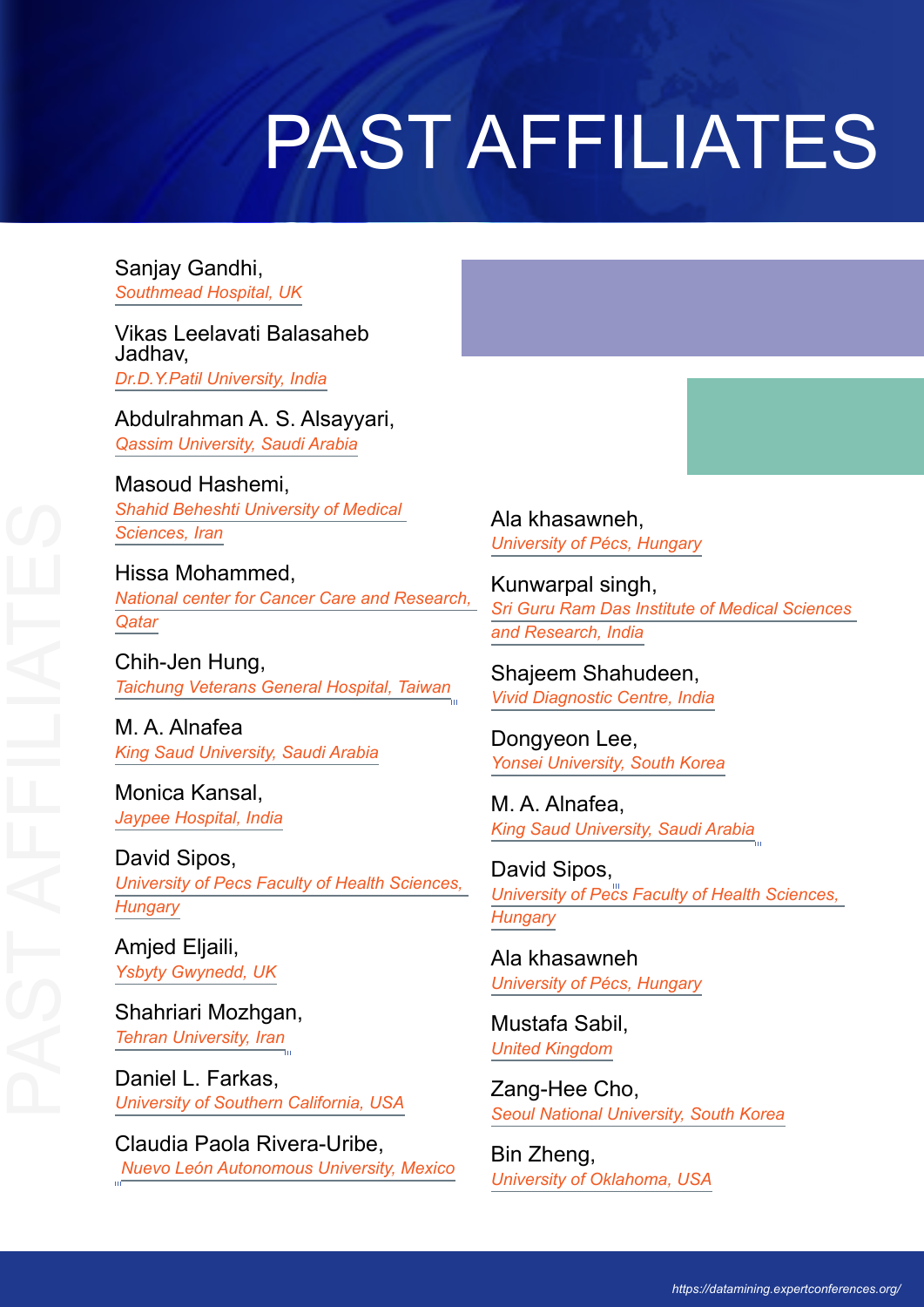# PAST AFFILIATES

Michael L Goris, *Stanford University School of Medicine, USA*

Bital Savir-Baruch, *Loyola University Medical Center, USA*

Ilona Kowalik-Urbaniak, *Client Outlook Inc., Canada*

Monika Beresova, *University of Debrecen, Hungary*

Hang Joon Jo, *Mayo Clinic, USA*

Elaine Iuanow, *Cleveland Clinic Foundation, USA*

Barath Narayanan Narayanan, *University of Dayton, USA*

Jamal Zweit, *Virginia Commonwealth University, USA*

David A Gutman, *Emory University School of Medicine, USA*

Limin Yang, *University of Iowa, USA*

Tamara Feygin, *University of Pennsylvania, USA*

Hesham El Sheikh, *Benha University, Egypt*

Manohar Roda, *University of Mississippi, USA*

Daniel Pastore, *Sao Paulo University School of Medicine, Brazil* Mafalda Gomes, *University of Porto, Portugal*

Nilda Espinola-Zavaleta, *National Institute of Cardiology Ignacio Chavez, Mexico*

Svjetlana Jefic, *University Clinical Centre of Repablic of Srpska, Bosnia and Herzegovina*

Aminur Rahman, *National Institute of Neurosciences and Hospital, Bangladesh*

Shivaram Poigai Arunachalam, *Mayo Clinic, USA*

Ken Miles *University College London, UK*

Tanya Moseley *University of Texas MD Anderson Cancer Centre, USA*

Hyoung K Lee *Missouri University of Science and Technology, USA*

Mariela Agolti *Centre of Nuclear Medicine, Argentina*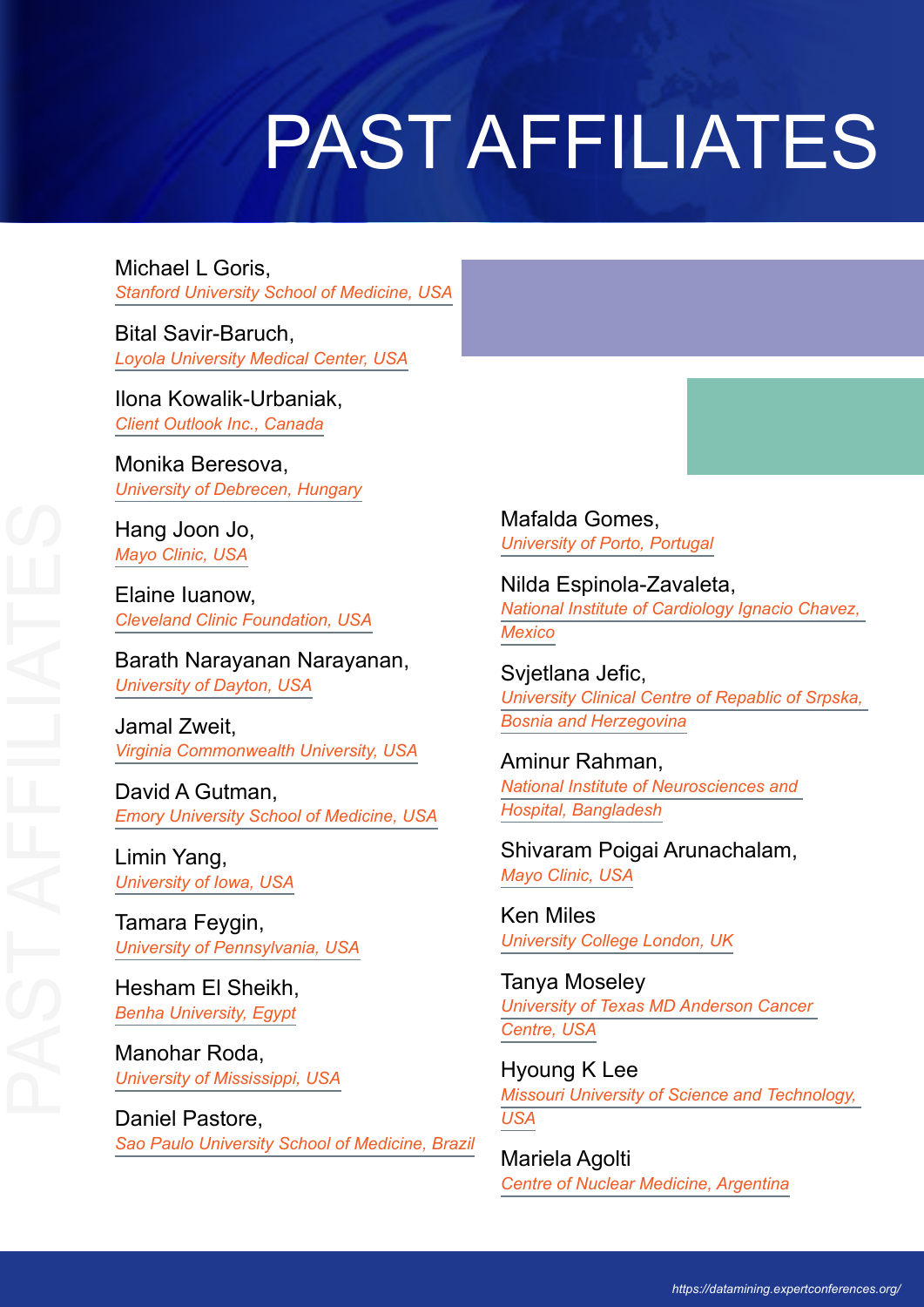## Rome Attractions